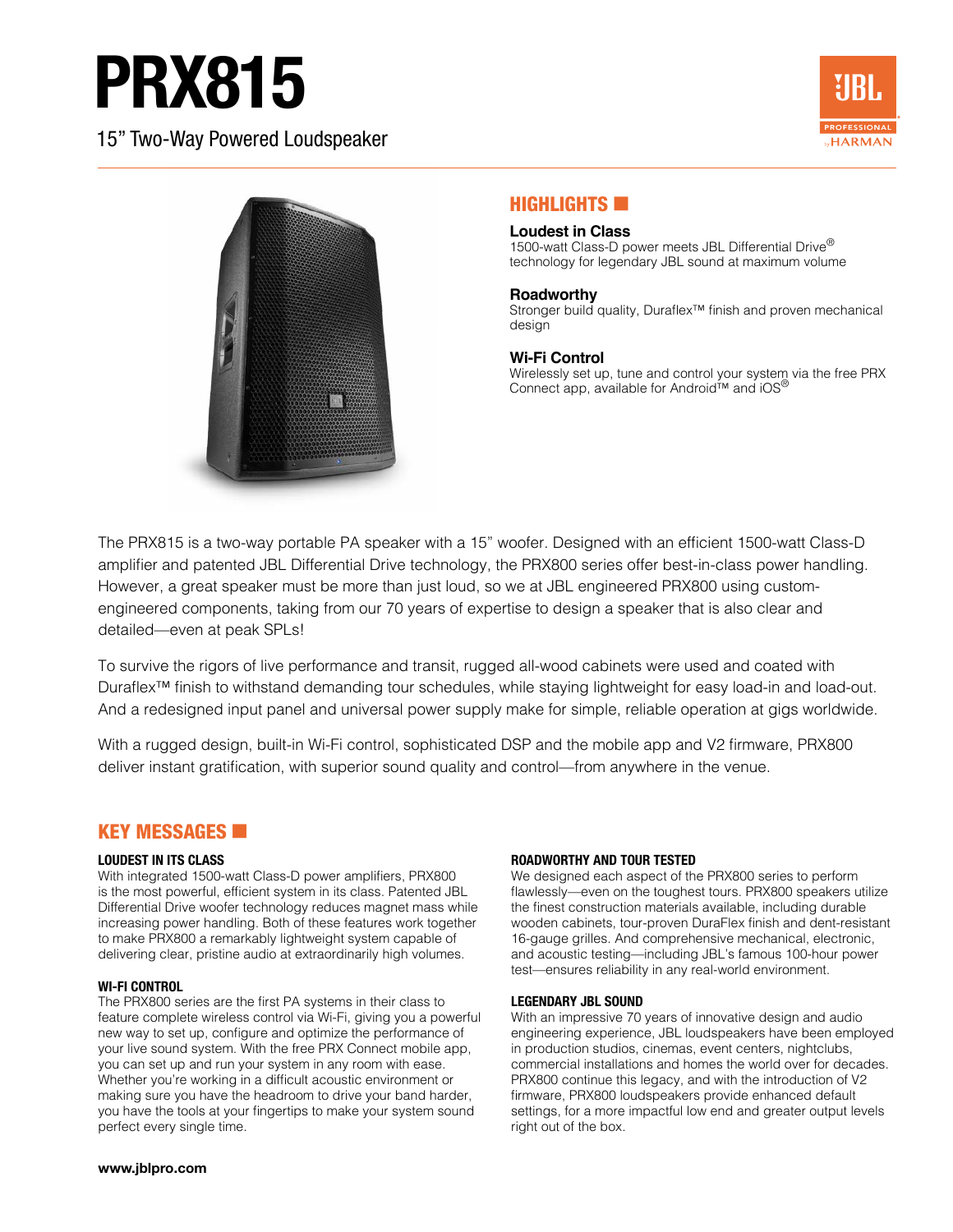# PRX815

Bands, DJs and other performers who need a powerful, accurate, versatile

15" Two-Way Powered Loudspeaker



# **APPLICATIONS**

### **APPLICATION EXAMPLE 1**

**APPLICATION EXAMPLE 2** 

Permanent PA in small clubs, bars and other performance venues.

#### **APPLICATION EXAMPLE 3**

Permanent PA for houses of worship and schools.

# **FEATURES**

PA system.

- Loudest PA in its class with an efficient 1500-watt amplifier
- JBL Differential Drive transducers for higher SPL in a lightweight design
- Next-generation JBL neodymium compression drivers
- Built-in Wi-Fi for wireless control of your system from anywhere in the venue
- Free PRX Connect mobile app provides wireless control over levels, parametric EQ, user presets, and up to 50ms of user delay to fine-tune your sound
- Crown-designed input panel with XLR, 1/4" and RCA inputs, plus XLR loop-through

# TECHNICAL SPECIFICATIONS

**SYSTEM TYPE:** Self-powered 15" two-way with bass-reflex **MAXIMUM SPL OUTPUT:** 137 dB peak **FREQUENCY RANGE (-10 dB):** 43 Hz – 20 kHz **FREQUENCY RESPONSE (±3 dB):** 56 Hz – 20 kHz **POWER RATING:** 1500 W (750 W x 2) **COVERAGE PATTERN:** 90° x 50° nominal **NET WEIGHT:** 21.6 kg (47.5 lb) **DIMENSIONS (H X W X D):** 701 mm x 446 mm x 359 mm

**INPUT IMPEDANCE:** 20K Ohms (balanced), 10K Ohms (unbalanced) (27.6 in x 17.5 in x 14.1 in)

### ORDER SPECIFICATIONS

**SHIPPING WEIGHT:** 58.4 lbs **COUNTRY OF ORIGIN:** MX

**BOX DIMS (L X W X H): 19.8** in x 22.5 in x 29.9 in

**UPC CODE:** 691991005350



HARMAN Professional 8500 Balboa Blvd. Northridge, CA 91329 USA

© 2019 HARMAN International Industries, Incorporated. All rights reserved. Features, specifications and appearance are subject to change without notice.

- Durable construction with wooden cabinets, tour-proven DuraFlex finish and dent-resistant cloth-backed 16-gauge grilles
- Universal power supply for worldwide compatibility
- Demanding 100-hour test regimen ensures reliable performance
- To reduce noise, intelligent variable-speed fan activates only when needed
- Scalable system that integrates with other JBL portable powered PAs
- V2 firmware for impressive sound quality, bass response and loudness right out of the box